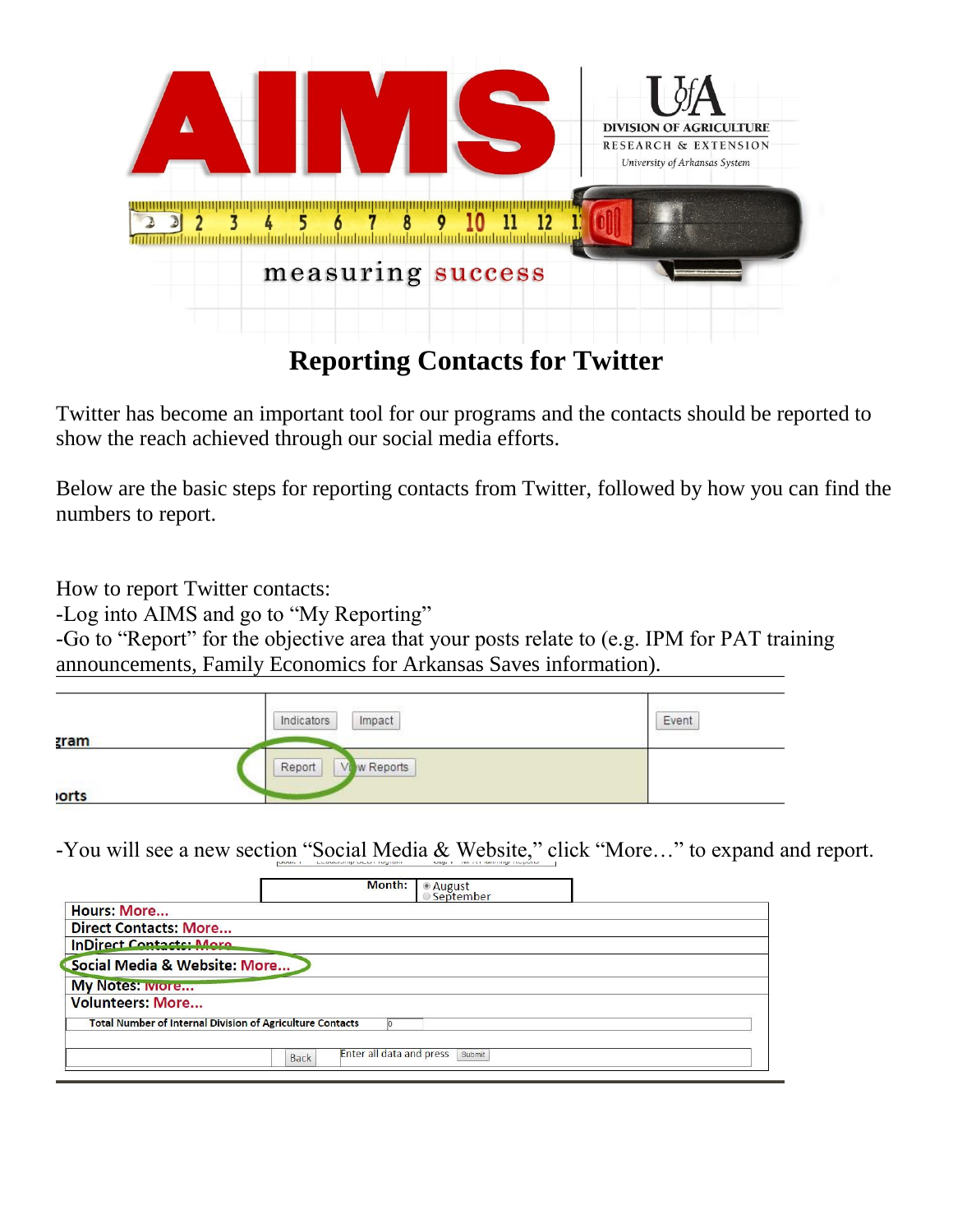-Along the "Twitter" row, you will enter in your contacts for Twitter.

-Direct Contacts include "favorites," "retweets" and comments made by others on each post. -Indirect Contacts include your total "impressions" for each post.

-"Total number of time the method is used" refers to the number of tweets you created for that reporting period (does not include retweets from another Extension source, as that original tweet should be reported by that person).

NOTE: If your "followers" are a mix of adults and youth, divide up the indirect contacts proportionally to the adult/youth breakdown. For example, if you have 100 followers, 80 are adults and 20 are youth, divide any contact counts 80% adult and 20% youth.

| <b>Method of</b><br>Contact |              |       |       | Total # of Direct Contacts   Total # of Indirect Contacts | Total # of<br><b>Times</b><br>the Method is<br><b>Used</b> |
|-----------------------------|--------------|-------|-------|-----------------------------------------------------------|------------------------------------------------------------|
|                             | <b>Adult</b> | Youth | Adult | Youth                                                     |                                                            |
| <b>Website Visitors</b>     | lo           |       |       |                                                           |                                                            |
| Eacobook                    |              |       |       |                                                           |                                                            |
| Twitter                     |              |       |       |                                                           |                                                            |
| <u>Filiterest</u>           |              |       |       |                                                           |                                                            |

## **Finding Your Contact Numbers in Twitter**

-Log into your Twitter Account and then click upon your profile picture.

-Select "Analytics" in the drop down menu. (If you do not have this option, go to analytics.twitter.com and log in.)